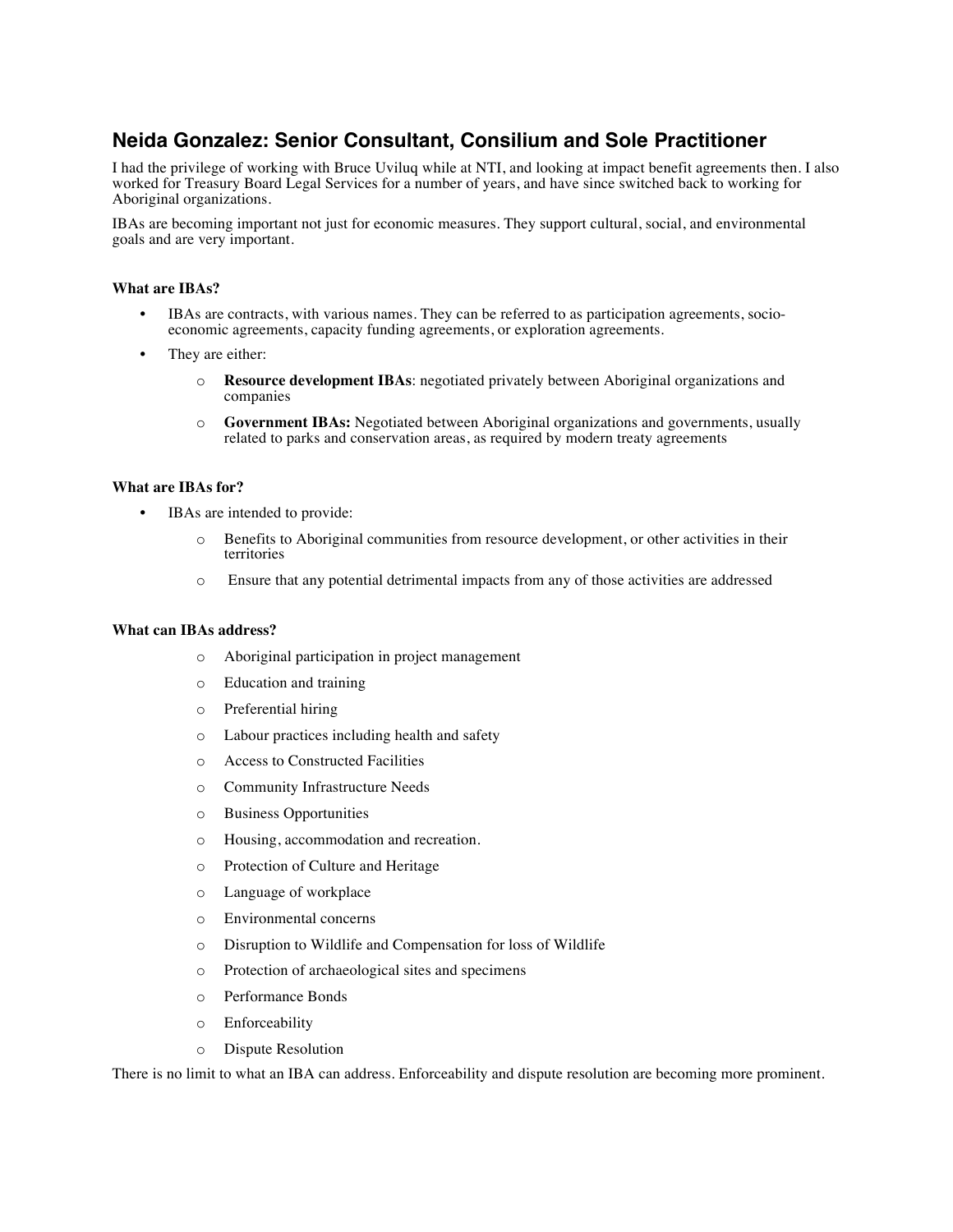#### **Modern Treaty Agreements: Triggers for IBAs**

- Most Modern Treaty Agreements transfer lands to Aboriginal organizations.
- Two examples:
	- o In the Gwich'in Settlement Area in the Northwest Territories the Gwich'in Tribal Council holds subsurface and surface rights to approximately 11% (6,158 km squared) and surface rights to another approximately 28% (16,264 km squared).
	- $\circ$  In the Nunavut Settlement Area, 19% of lands are held by Inuit (356,000 km squared). 2% of those are subsurface lands by NTI, and surface lands are held by the three Regional Inuit Associations, Kivalliq, Kitikmeot and Qikiqtani Inuit Associations.

#### **Requirements for IBAs**

- Modern treaty agreements often include requirements that proponents come to an agreement on access to Aboriginal lands.
- NWT Examples:

*Gwich'in Final Agreement:*

o Section 20.4.6 (a) - right of access to Gwich'in lands to explore, develop or produce minerals with the agreement of the Gwich'in Tribal Council

*Inuvialuit Final Agreement:*

o Section 10 requires "Participation Agreements" with developers who require access to, or across, Inuvialuit Lands.

#### **Nunavut Land Claims Agreement**

- Section 26.2.1 states that "no Major Development Project may commence until an IIBA is finalized in accordance with this Article".
- Article 26 requires that Project Proponent and the relevant Inuit organization negotiate an IIBA prior to the commencement of the project to address potential detrimental impacts and benefits for Inuit on a Nunavut wide, regional and local basis.

# **Resource Development IBAs**

• IBA Research Network:

http://www.impactandbenefit.com/IBA\_Database\_List

- There are many examples of IBAs. The IBA Research Network has a listing of many IBAs between companies and Aboriginal organizations related to resource development. There are both IBAs connected to modern treaty agreements and with Aboriginal communities that do not have settled claims but have established traditional lands and interests.
- The Mary River IIBA is not confidential. This is an opportunity to examine the types of provisions included and see what's been developed. It is very comprehensive.

| Modern<br><b>Treaty</b>                         | <b>IBA</b>                                                              |
|-------------------------------------------------|-------------------------------------------------------------------------|
| Tlicho Final<br>Agreement,<br>2003              | Snap Lake Project: Tlicho First Nations and De Beers Canada, 2006       |
| Nunavut<br>Land<br>Claims<br>Agreement,<br>1993 | Meadowbank Mine: Kivalliq Inuit Association and Agnico-Eagle Mines Ltd. |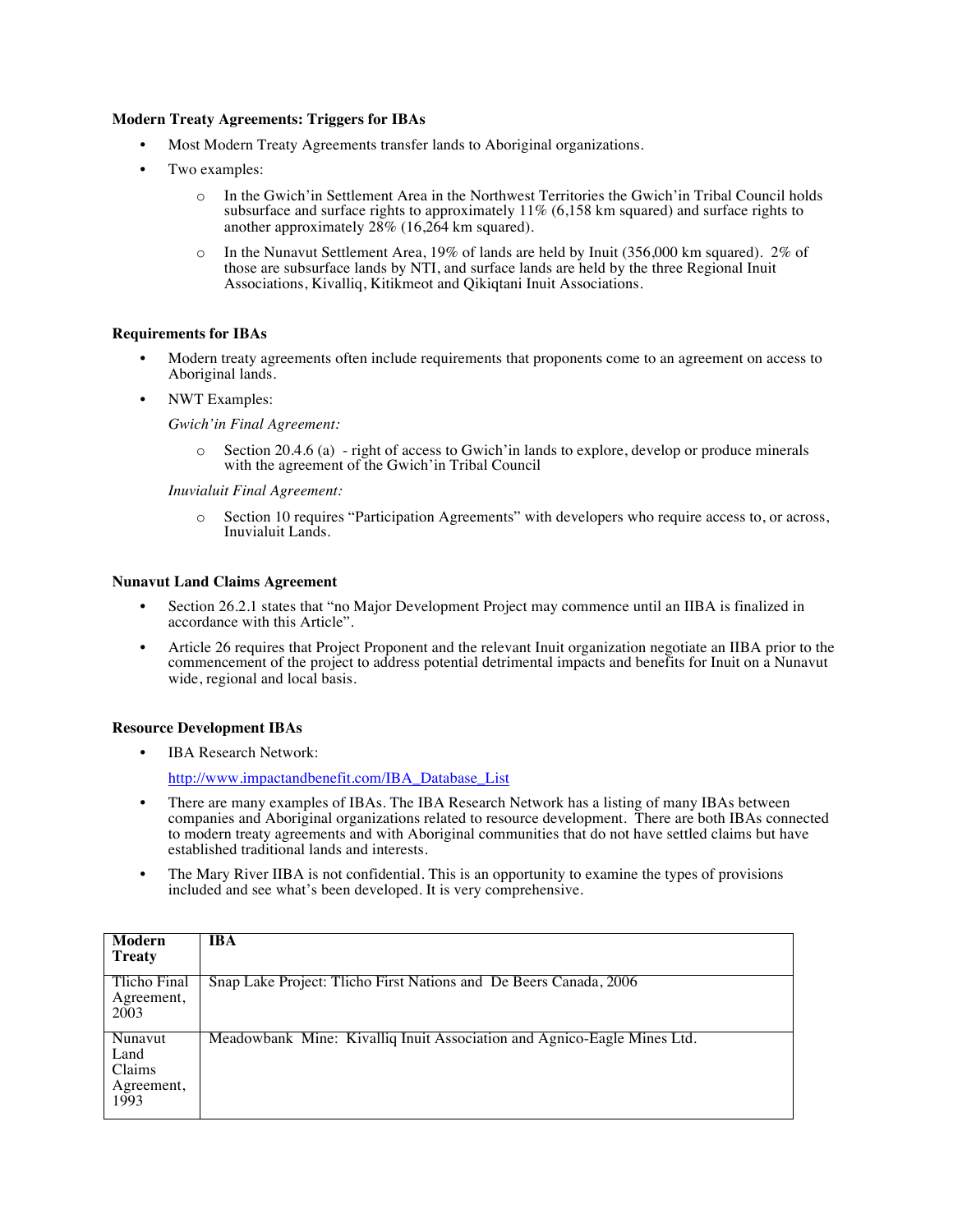| Nunavut<br>Land<br>Claims | The Mary River Project: Qikiqtani Inuit Association and                                                                                                                         |
|---------------------------|---------------------------------------------------------------------------------------------------------------------------------------------------------------------------------|
|                           | Baffinland Iron Mines Corporation                                                                                                                                               |
| Agreement,<br>1993        |                                                                                                                                                                                 |
|                           |                                                                                                                                                                                 |
|                           | The Mary River IIBA can be found online at:                                                                                                                                     |
|                           | http://www.qia.ca/apps/UPLOADS/fck/file/QIA%20-%20Baffinland%20-%20IIBA%20-<br>%20Sept%206,%202013%20(signed%20and%20sealed%5D%20%20with%20Article<br>$\underline{\mathrm{df}}$ |

#### **Issues with Resource Development IBAs**

- Getting the Results: Implementation and enforceability:
	- o Anticipating the need for amendments in the IBA
	- o Effective dispute resolution mechanisms (arbitration, etc.)
- Filling gaps for government programs:
	- o There is a danger that IBAs are more than just complimentary to government programs and are used to fill program gaps
- Example, the Mary River project, the Qikiqtani Inuit Association struck community committees to assess impacts of the mine development in part as community members did not have access to intervener funds through the environmental review process to fully participate.

#### **IBAs with Government of Canada**

- Many Modern Treaty Agreements require IBAs with government for the establishment of parks, protected or conservation areas.
- For example, Sections 8.4.4 and 9.4.1 of the *Nunavut Land Claims Agreement* requires IBAs prior to the establishment of a Park or Conservation Area.
- There is also a requirement to conclude IIBAs within five years for existing parks and conservation areas. For conservation areas already in place when the Nunavut Land Claim was negotiated, there should have been an IBA for those within five years of the signing of the agreement, but in some cases that has not occurred.

## **Examples of IBAs in Nunavut with Government**

These are public documents, are available online.

- National Parks:
	- o Auyuittuq, Quttinirpaaq and Sirmilik IIBA
	- o Ukkusiksalik National Park (Wager Bay) IIBA
- National Wildlife Areas and Migratory Bird Sanctuaries IIBA
- Territorial Parks IIBA

## **Opportunities through IBAs**

- National Wildlife Areas and Migratory Bird Sanctuaries IIBA, 2008:
	- o 5 NWAs and 11 Migratory Bird Sanctuaries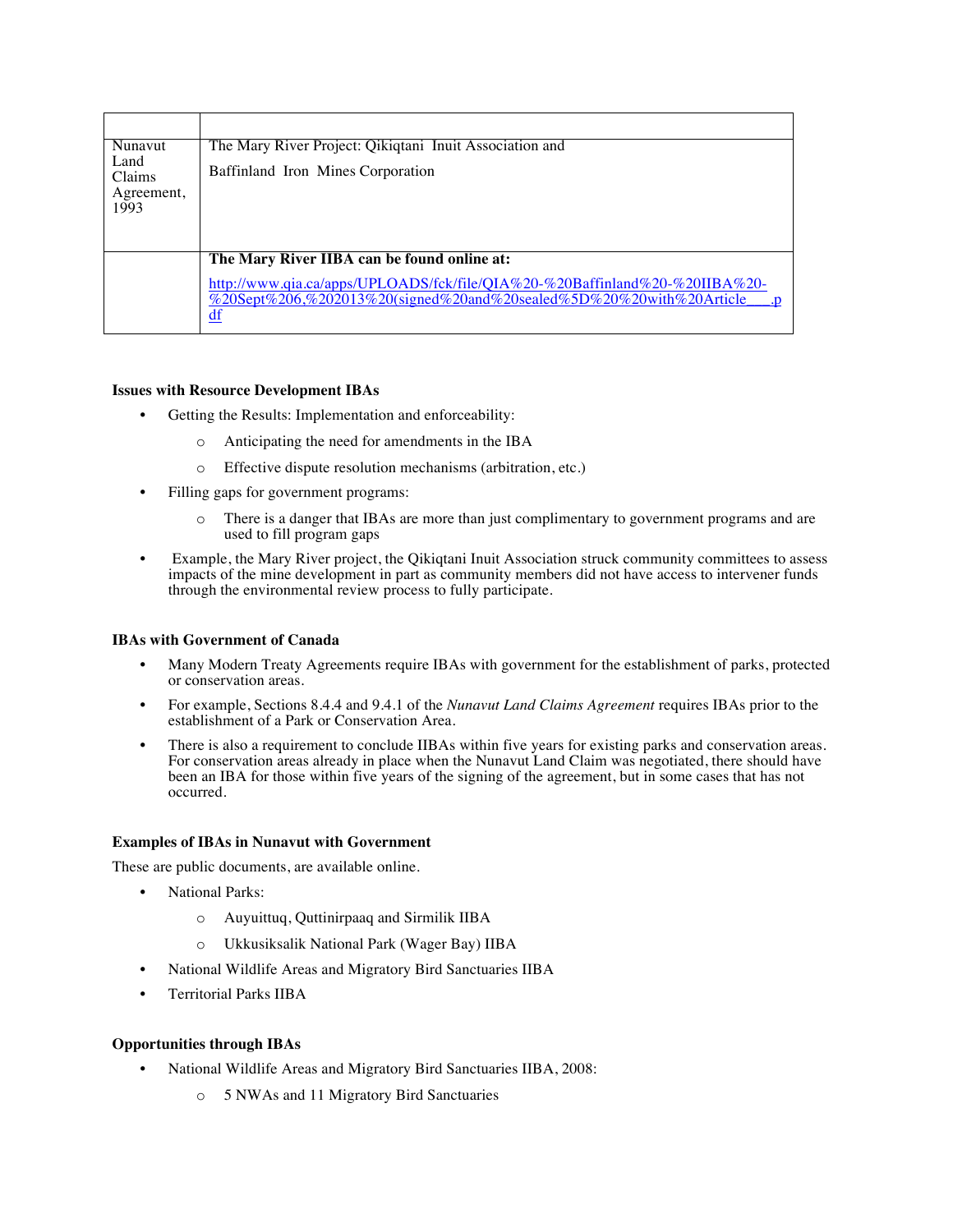- o \$8.3 million over 7 years for tourism, Inuit education and employment assistance programs, community infrastructure, area co-management committees and other benefits
- o 11 Inuit Communities to receive benefits

## **Arviat Community Eco-Tourism Initiative**

- Community of approximately 2,850 people.
- IIBA contributions for Eco-Tourism Project are \$240,000 a year for five years.
- The goal is to *develop an internationally competitive and unique wildlife viewing and Inuit cultural experience.*
- Using IBA funds to leverage other funds. With seed money to find more business. This is a significant opportunity for small communities.
- At the negotiating table, it is easy to forget there are communities who could really benefit from these.
- Some results already seen in the areas of capacity building in the area of eco guide training, business training, cooking, historical interpretation, cultural performance; see online at: http://www.nunatsiagonline.ca/stories/article/65674offering an authentic inuit experience/

#### **Negotiation Difficulties**

- More incentive for companies to conclude IBAs than governments. For companies an IBA is a tool to reach development goals.
- Government does not have the same incentive to conclude as business, thus we see longer negotiation periods.

#### **Nunavut Example: Negotiation Issues**

- Obligations to re-negotiate or negotiate IBAs with government are not being met.
- For example, Canadian Heritage Rivers IIBA is still outstanding:
	- o Missed opportunity to provide benefits to 3 communities (Baker Lake, Kimmirut, Kugluktuk)
	- o Potential benefits could include education, youth outreach, support for heritage and culture, business opportunities and water quality monitoring

#### **Stumbling Blocks**

- Timeline for CHR IIBA negotiations:
	- o Negotiations between 2004 and 2011
	- o Approximately 10 negotiation sessions without agreement on an IIBA
		- $\Rightarrow$  Issues: Inuit organizations negotiating without knowledge of Government's financial mandate
		- $\triangle$  Negotiation exercise costly for Inuit organizations
- The biggest issue is government financial mandate. Negotiations continue for a long time, Inuit organizations believe there is progress, and then learn that the financial mandate cannot possibly fund the benefits discussed.
- Negotiations are very costly for Inuit organizations. There is a sense that by the time negotiations conclude, benefits may not even match the actual amount spent by Inuit organizations in negotiating the IBA.

#### **Making Treaty Obligations Work for Communities**